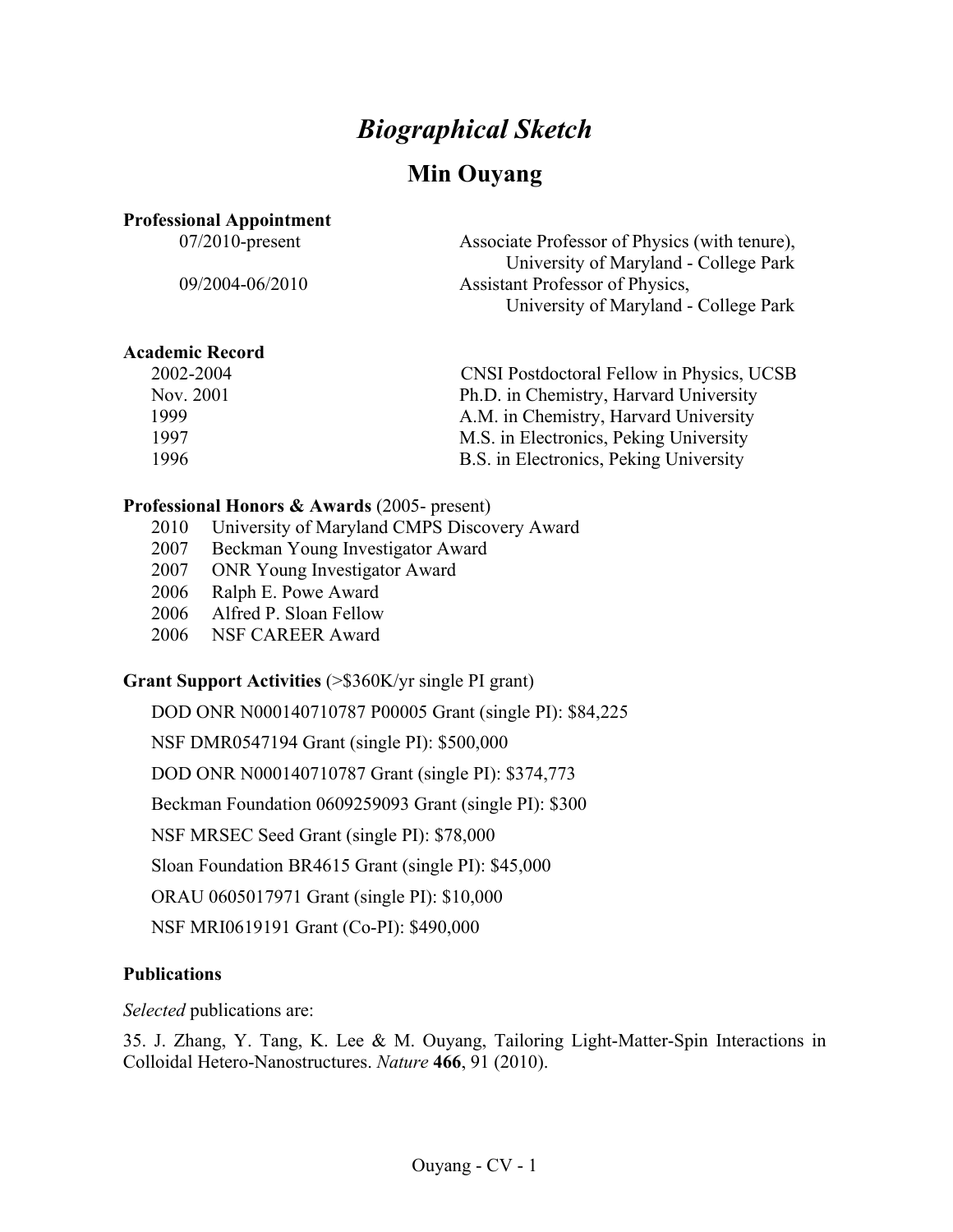(related news article: New Type of Light-Matter Interaction: Advance in Quantum Computing and Energy Conversion Technology. http://www.sciencedaily.com/releases/2010/07/100702152409.htm).

34. J. Zhang, Y. Tang, K. Lee & M. Ouyang, Nonepitaxial Growth of Hybrid Core-Shell Nanostructures with Large Lattice Mismatches. *Science* **327**, 1634 (2010).

(related news article: Chemical Thermodynamics Overtakes Epitaxy. http://www.computescotland.com/3191.php)

33. Y. Tang, A.F. Goncharov, V.V. Struzhkin, R.J. Hemley & M. Ouyang, Spin of Semiconductor Quantum Dots under Hydrostatic Pressure. *Nano Lett.* **10**, 358 (2010).

32. J. Zhang, Y. Tang, L. Weng & M. Ouyang, Versatile Strategy for Precisely Tailored Core@Shell Nanostructures with Single Shell Layer Accuracy: the Case of Metallic Shell. *Nano Lett.* **9**, 4061 (2009).

31. Y. Zhang, Y. Tang, K. Lee & M. Ouyang, Catalytic and Catalyst-free Synthesis of CdSe Nanostructures with Single-Source Molecular Precursor and Related Device Application. *Nano Lett*. **9**, 437 (2009).

30. K. Lee, Y. Tang & M. Ouyang, Self-ordered, Controlled Structure Nanoporous Membranes Using Constant Current Anodization. *Nano Lett.* **8**, 4624 (2008).

29. Y. Tang & M. Ouyang, Tailoring Properties and Functionalities of Metal Nanoparticles through Crystallinity Engineering. *Nature Materials* **6**, 754 (2007)

(related News & Views article: Is perfect better? *Nature Materials* **6**, 716 (2007)).

26. M. Ouyang & D.D. Awschalom, Coherent Spin Transfer between Molecularly Bridged Quantum Dots. *Science* **301**, 1074 (2003)

(related news article: Quantum dots chemically wired for spintronics, *Science* **301**, 580  $(2003)$ ).

25. M. Ouyang, J.-L. Huang & C.M. Lieber, Fundamental Electronic Properties and Applications of Single-Walled Carbon Nanotubes. *Acc.Chem.Res.* **35**, 1018 (2002) (invited review).

24. M. Ouyang, J.-L. Huang & C.M. Lieber, Scanning Tunneling Microscopy Studies of the One-Dimensional Electronic Properties of Single-Walled Carbon Nanotubes. *Annu.Rev.Phys.Chem.* **53**, 091801 (2002) (invited review).

23. M. Ouyang, J.-L. Huang & C.M. Lieber, Determination of One Dimensional Energy Dispersion of Single-Walled Carbon Nanotubes by Resonant Electron Scattering. *Phys.Rev.Lett*. **88**, 066804 (2002).

22. M. Ouyang, J.-L. Huang, C.L. Cheung & C.M. Lieber, Atomically Resolved Single-Walled Carbon Nanotube Intramolecular Junctions. *Science* **291**, 97 (2001).

21. M. Ouyang, J.-L. Huang, C.L. Cheung & C.M. Lieber, Energy Gaps in "Metallic" Single-Walled Carbon Nanotubes. *Science* **292**, 702 (2001)

(related news article: Burn and Interrogate, *Science* **292**, 650 (2001)).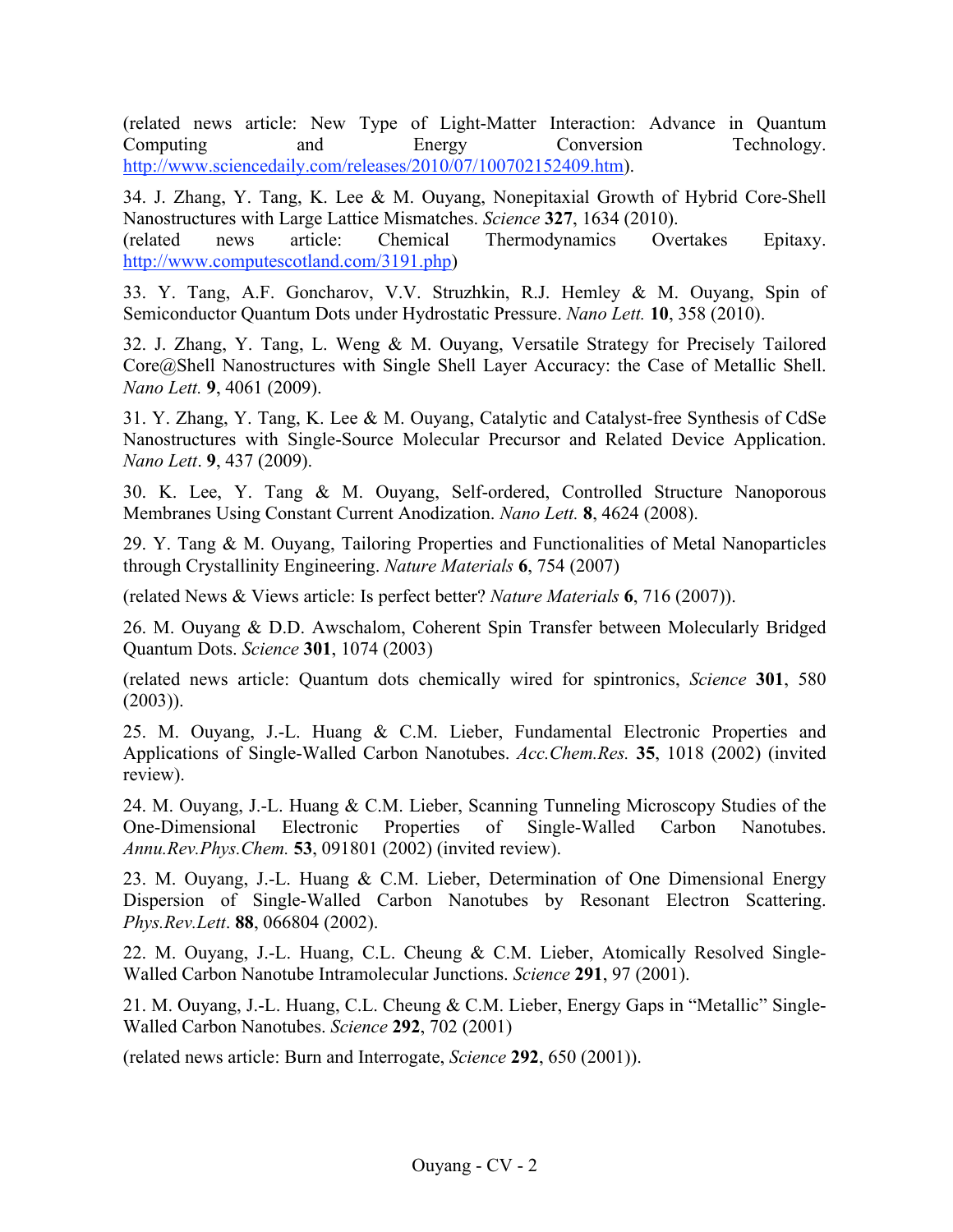20. J.T. Hu<sup>\*</sup>, M. Ouyang<sup>\*</sup>, P.D. Yang & C.M. Lieber, Controlled Growth and Electrical Properties of Heterojunctions of Carbon Nanotubes and Silicon Nanowires. *Nature* **399**, 48 (1999). **\*** *Contributed equally to this work*

#### • **Manuscripts Under-Review and In-Preparation**

36. J. Zhang, Y. Tang & M. Ouyang, Layer-by-Layer Engineering of Fundamental Electron and Phonon Coupling Interactions at the Nanoscale. *Nature Materials* (in-depth review, 2010).

37. Y. Tang, J. Zhang & M. Ouyang, Magnetic Core@Metal Shell Nanostructures with Layer-by-Layer Shell Control and Tunable Magnetism. (submitted to *JACS*, 2010).

### **Patents**

1. Invention Disclosure 2009 (#PS-2009-088): A General Strategy for Versatile Core-Metallic Shell Nanostructures with Single Layer Tunability.

2. Invention Disclosure 2010 (#PS-2010-031): A General Non-Epitaxial Synthetic Strategy for Growing Moncrystalline Semiconductor Based Zero-, One- and Two- Dimensional Hybrid Hetero-Structures.

### **Invited Presentations**

Dr. Ouyang has presented more than 60 *invited* talks in national and international conferences & in institutes and universities. *Selected* presentations are:

- 2011 The 38<sup>th</sup> Conference on the Physics and Chemistry of Surfaces and Interfaces (PCSI), San Diego, January
- 2011 The 3<sup>rd</sup> International Topical Meeting on Nanophotonics and Metamaterials, Austria, January
- 2010 The 4<sup>th</sup> International Workshop on Nanomaterials, Devices and Physics Properties, Beijing, June

*Title*: Precisely Tailored Zero-Dimensional Nanostructures

- 2009 American Physical Society meeting, Pittsburgh, March *Title*: Controlled Crystallinity and Fundamental Coupling Interactions in Nanocrystals
- 2008 The 3<sup>rd</sup> International Workshop on Nanomaterials, Devices and Physics Properties, Beijing, July

*Title*: Spin Dynamics of Semiconductot Nanostructures

2007 The 2<sup>nd</sup> International Workshop on Nanomaterials, Devices and Physics Properties, Beijing, July

*Title*: Molecularly Engineered Crystallinity, Property and Functionality of Metal Nanoparticles

2005 The 229<sup>th</sup> ACS National Meeting, San Diego, March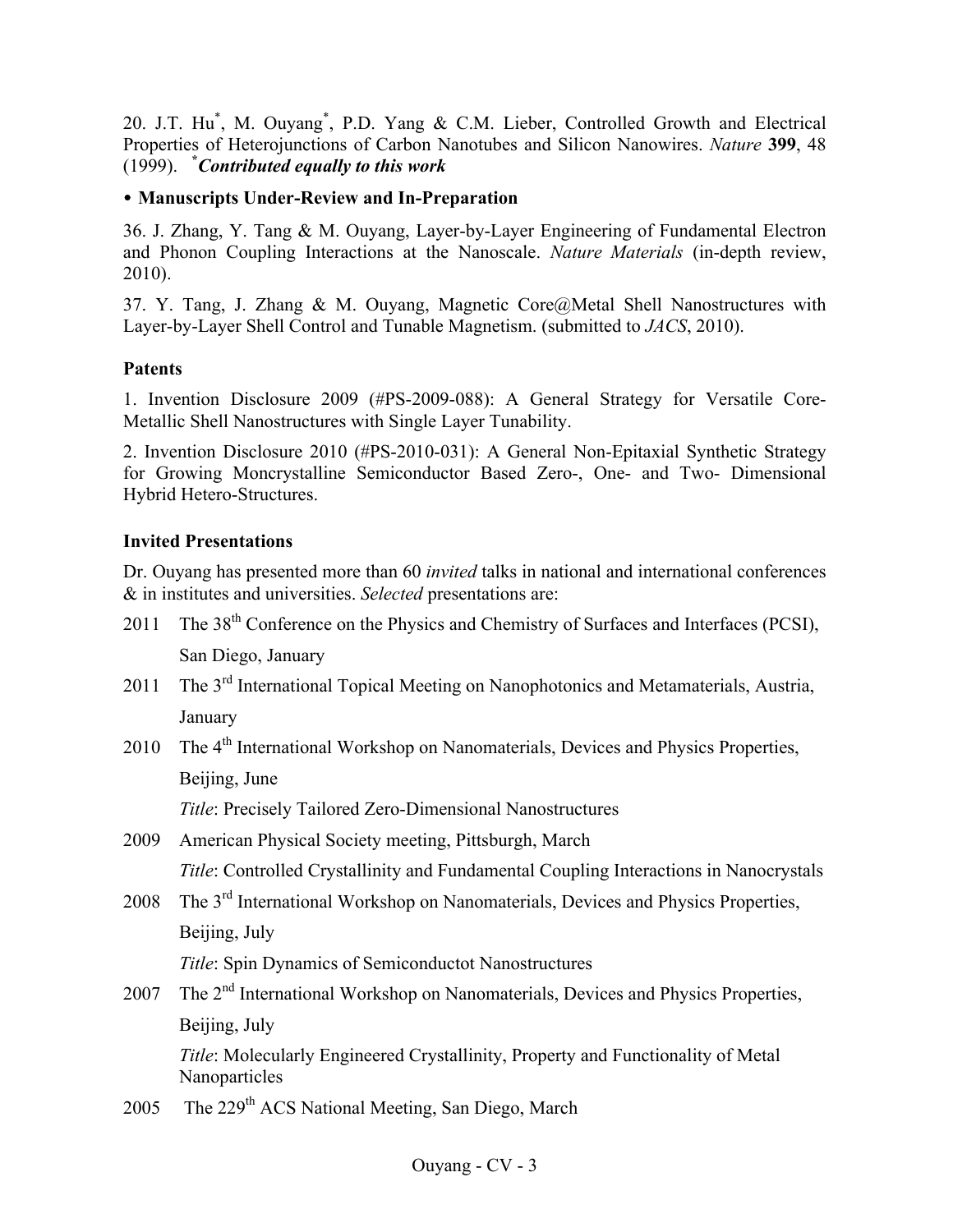*Title*: Spin Dynamics in Molecularly-Wired Quantum Dots and Quantum Wells

- 2004 The 3rd International Conference on Physics and Applications of Spin-Related Phenomena in Semiconductors (*PASPS III*), July *Title*: Molecular Wiring of Spin Coherence between Semiconductor Quantum Dots
- 2004 American Physical Society meeting, Montreal, March *Title*: Coherent Spin Transfer between Molecularly Bridged Quantum Dots
- 2004 FNANO (Foundations of Nanoscience:Self-Assembled Architectures and Devices) Conference, Utah, April

*Title*: Molecular Wiring of Semiconductor Nanostructures for Quantum Information Processing

- 2004 Aspen Workshop on Condensed Matter Physics, Colorado, January *Title*: Coherent Spin Transfer between Molecularly Bridged Quantum Dots
- 2003 Gordon Research Conference (condensed matter physics), Connecticut, July *Title*: Molecular Spin Bridges: the "Wiring" for Spin Communication between Colloidal Quantum Dots
- 2001 Materials Research Society fall meeting, Boston, November *Title*: Fundamental Electronic Properties of Single-Walled Carbon Nanotubes
- 2001 American Physical Society meeting, Seattle, March

*Title*: Curvature Induced Gaps and Pseudo Gaps in "Metallic" Single-Walled Carbon Nanotubes *Title*: Coherent Spin Transfer between Molecularly Bridged Quantum Dots

#### **Synergistic Activities**

- 1. External review panels:
- NSF DMR-CMP review Panel (2010);
- NSF MRI/IMR review Panel (2008);

• Proposal reviewer for *NSF*, *U.S. Civilian Research & Development Foundation (CRDF)*, *The Netherlands Organisation for Scientific Research (NOW) funds*, and *World Scientific Press*;

• Journal referee for *Science*, *Nature*, *Nature Materials, Nano Lett.*, *Phys.Rev.Lett*., *J.Phys.Chem.A&B&C*, *J.Solid State Chem*., *Appl.Phys.Lett*., *Phys.Rev.B*., *J.Am.Chem.Soc*., *IEEE Transactions*, *J.Phys.Cond.Matt*., *J.Phys.D*., *ACS Nano*, *Adv.Mater*., *Acta Materialia*, *J.Nanoscience and Nanotechnology*, *Nanotechnology*, *Rev.Sci.Instru*., *Nanoscale Res.Lett., Small, and etc.*

2. Conference organization: conference session chair of *Seeing at the Nanoscale I* (2003); sorter and program organizer for APS March meeting (2005); and organization committee of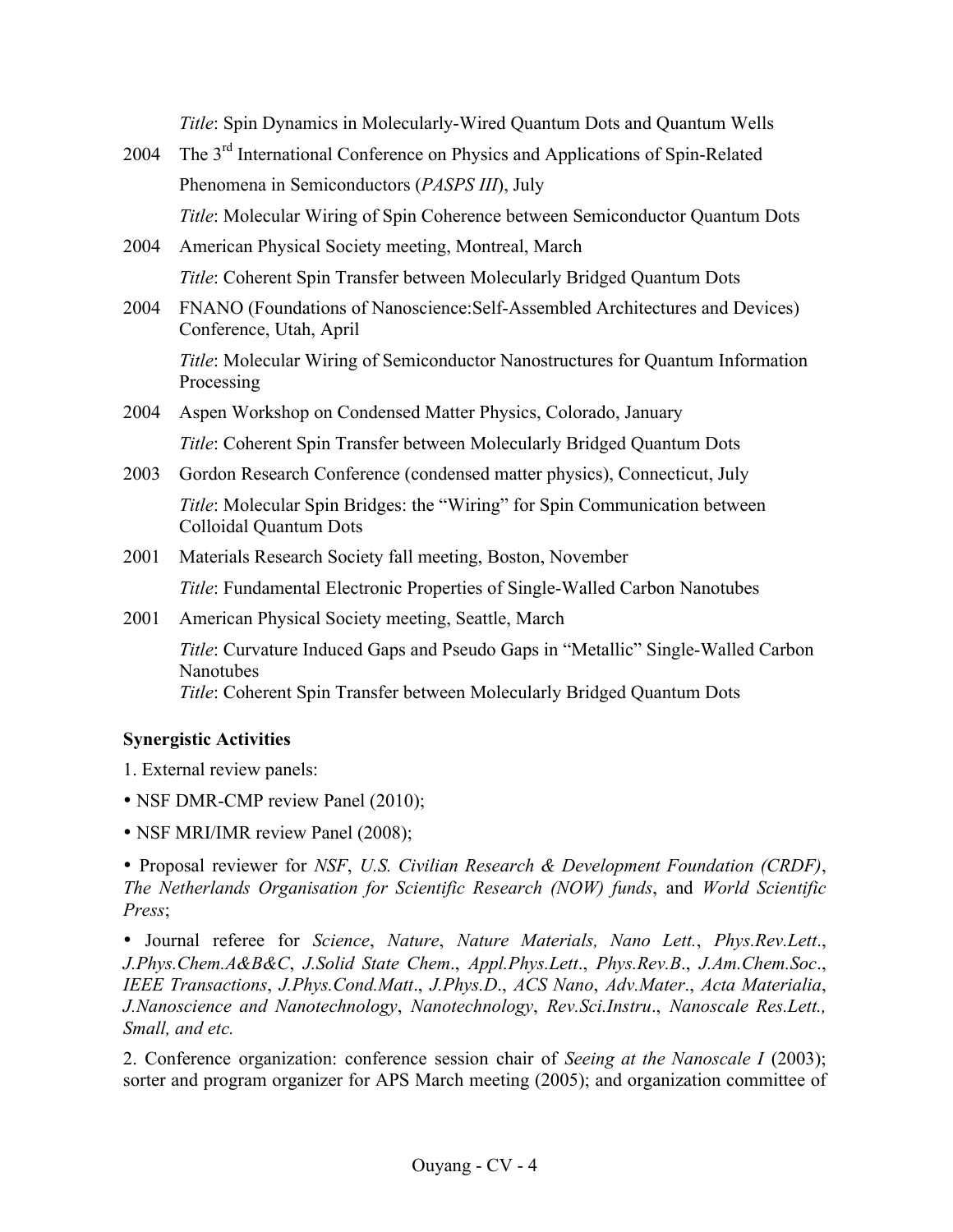International Workshop on Nanostructure & Nanodevices (2005-present); conference session chair of *NanoMeta* (2011);

3. Communication of excitement of science to non-scientists and educational outreach programs: Summer REU program (one of Dr. Ouyang's summer students, Ms. Paris Alexander, won the first place for Best Poster in the  $30<sup>th</sup>$  Annual National Society of Black Physicists Conference in Boston, 2007); middle school science conferences primarily in the underrepresented groups, multicultural presentation in middle and elementary schools, annual Physics is Phun, annual Maryland Day, annual Nano Day, lab tours for high school students and the community.

## **Department and University Services**

- 1. Physics council committee (2005-2007)
- 2. Salary advisory committee (2007-2008)
- 3. Expanded qualifying examination committee (2007-2009)
- 4. Qualify examination grader (2004, 2005, 2006, 2007, 2008)
- 5. University Nanocenter lab manager search committee (2005)
- 6. Faculty (CM experiment) search committee (2007-2008)
- 7. CNAM post-doctoral fellowship committee (2007-2009)
- 8. CNAM central facility committee (2009)
- 9. CNAM seminar Committee (2007-2010)
- 10. Undergraduate advising (2005- present)
- 11. Laboratory committee (2007-present)
- 12.  $1<sup>st</sup>$  and  $2<sup>nd</sup>$  yrs graduate advisor (2004- present)
- 13. CNAM colloquium organizer (2007-present)
- 14. University TEM shared facility oversight committee (2006-present)
- 15. Qualify examination framer (2010)

# **Teaching Activities**

1. Course and Curriculum Development: Dr. Ouyang has independently developed and opened a new course (2/3 lecture+1/3 laboratory integrated in one semester) for senior undergraduates and graduates in physics, chemistry and engineering (this course is crosslisted in three colleges of physics, chemistry and engineering); Dr. Ouyang has modified two existing lab manuals for undergraduate introductory laboratory courses.

2. Dr. Ouyang has taught a new course developed by himself (Spring 2008, Spring 2009, Spring 2010): PHYS499M/ENMA489X (*Physics, Materials Chemistry and Device Applications at the Nanoscale*).